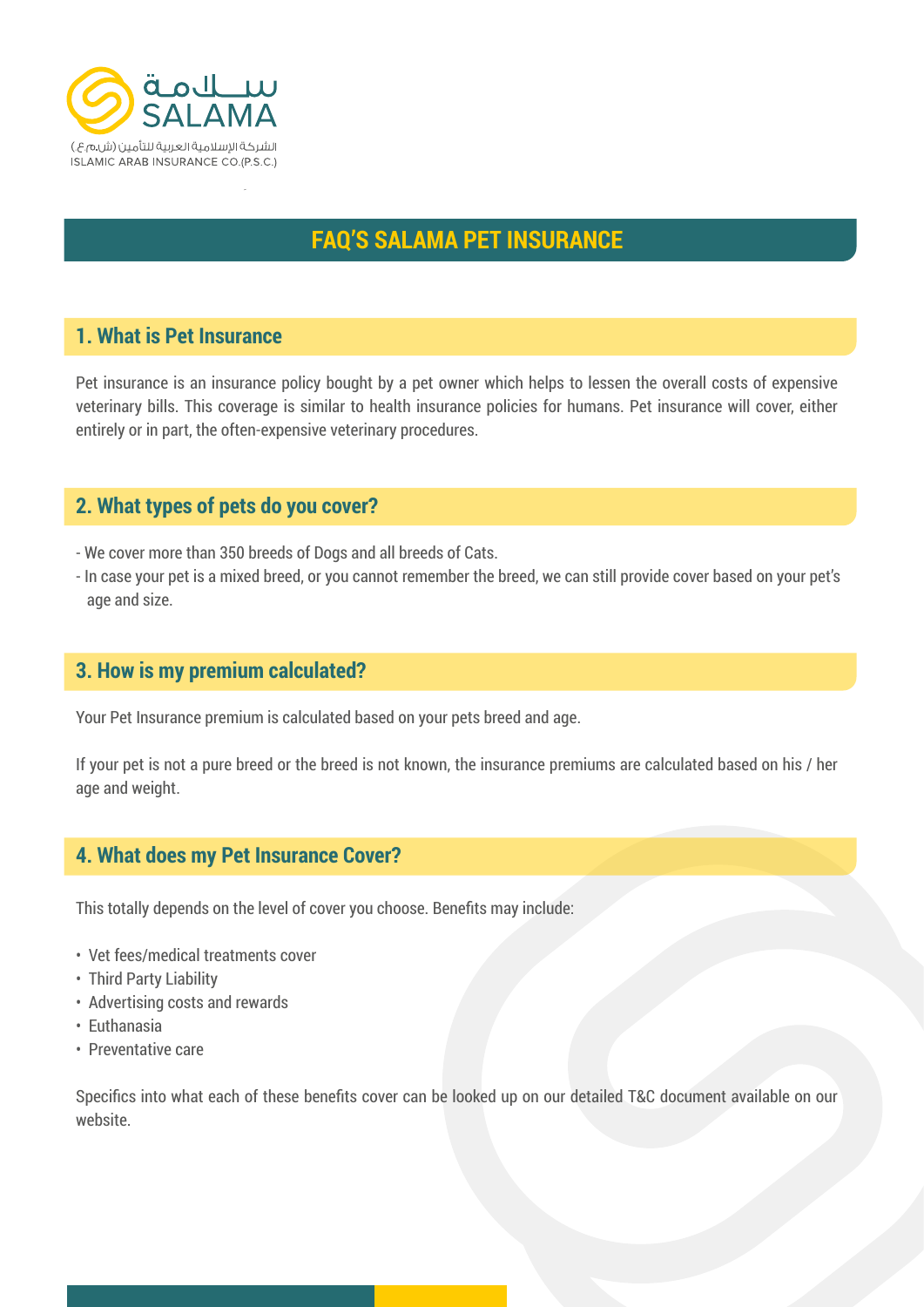

## **5. What is a deductible? Why do you have 3 amounts shown?**

The deductible is a one-time yearly amount you will pay before we start covering the costs of eligible claims as part of the benefits you have opted for.

The 3 options are to give you flexibility on premiums you wish to pay – The higher the annual deductible, the lower the premium!

## **6. My pet is aging. Can I still get an insurance?**

We will be able to cover your Pet after he / she turns eight weeks and before 8 years of age. In case you have an ongoing cover, we will be able to continue covering your pet till their 10th year.

### **7. Will my Pet Insurance cover pre-existing medical conditions?**

The insurance will only cover conditions that arise due to accident or sickness after the policy start date. Ongoing conditions will not be covered under this policy.

## **8. Are hereditary or congenital conditions covered?**

Congenital and/or hereditary conditions will not be covered. This includes Brachycephalic problems including Brachycephalic Obstructive Airway Syndrome. Brachycephalic Gastrointestinal Syndrome (BGS), nasal fold surgery, skin fold surgery, stenotic nares, and soft palate resection, enlarged tongue (macroglossia), or everted laryngeal saccules separate point - Hip Dysplasia, Elbow Dysplasia.

### **9. Does my pet have to be vaccinated?**

Yes, your pet must have had the following vaccinations:

Dogs must be vaccinated or boosted against:

- Distemper
- Hepatitis
- Bordetella
- Leptospirosis
- Parvovirus
- Rabies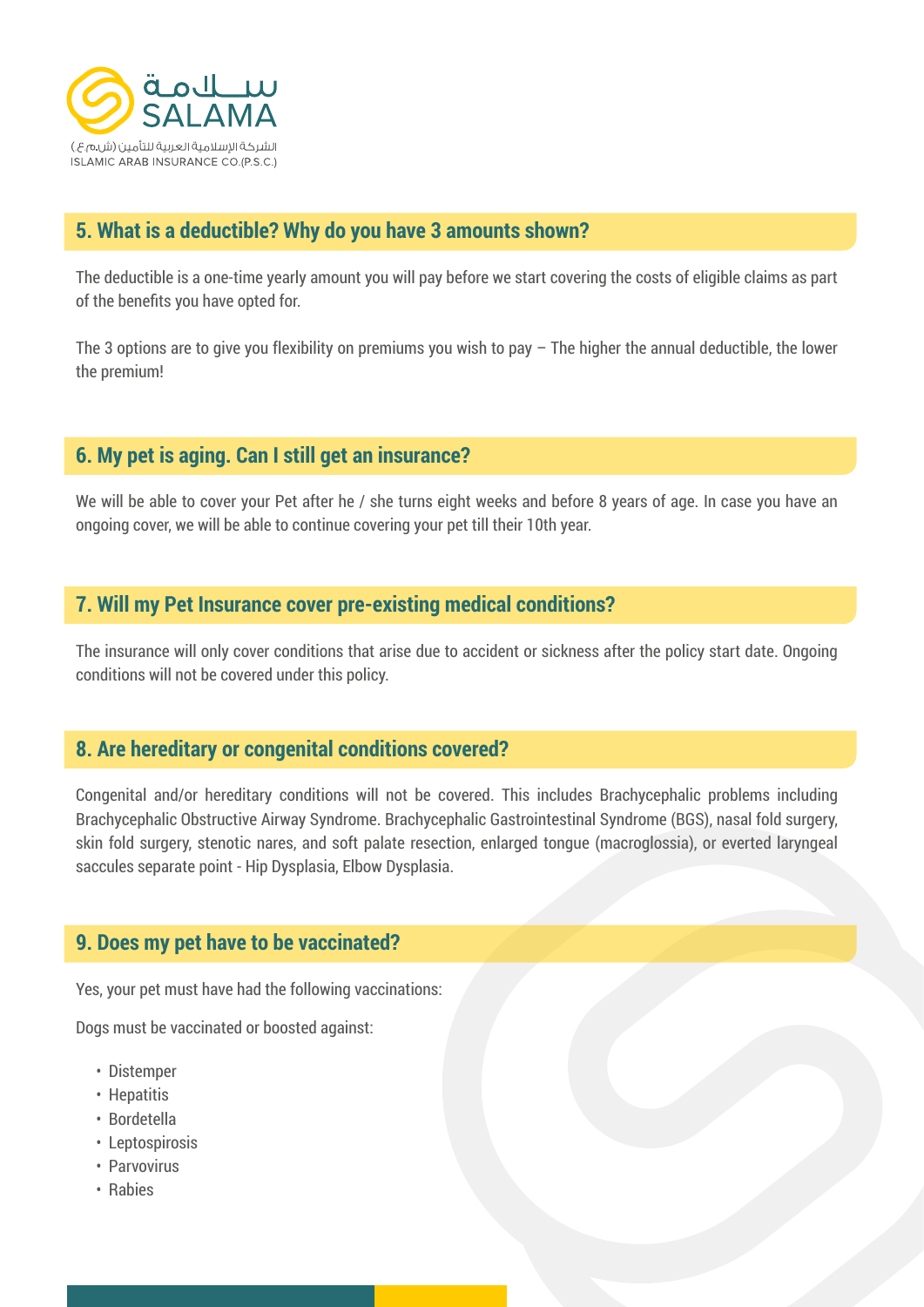

Cats must be vaccinated or boosted against:

- Feline Distemper,
- Feline Leukemia
- Feline Calicivirus
- Rabies

Your pet should also be microchipped.

# **10. What is a microchip?**

The Microchip ID is like your pet's identity card. These are tiny chips that will help in identifying your pets, should they get adventurous and decide to wander out.

Microchips are linked to a central database that holds all the details of the pet and the owner.

## **11. How do I get my pet microchipped?**

First visit the Dubai Municipality's veterinary department's website https://veterinary.dm.gov.ae/Admin/Login

- a) Click on the 'Services' tab in the top banner
- b) Once you have landed on the services page, log in or create an account with the Dubai Municipality or use your UAE Pass
- c) After you have finished logging in, select "Individual services". Then click on the 'Request for Animal Registration and Numbering' service from the list
- d) You will be directed to the application page
- e) Select Application Type as 'Individual'
- f) Then select animal type as 'Pet animal'.
- g) The request type has three options: renew, amend and new. If this is your first time, select 'New'. If you need to update any changes, select 'Amend'.
- h) After completing this, you will reach the 'Request Information section'.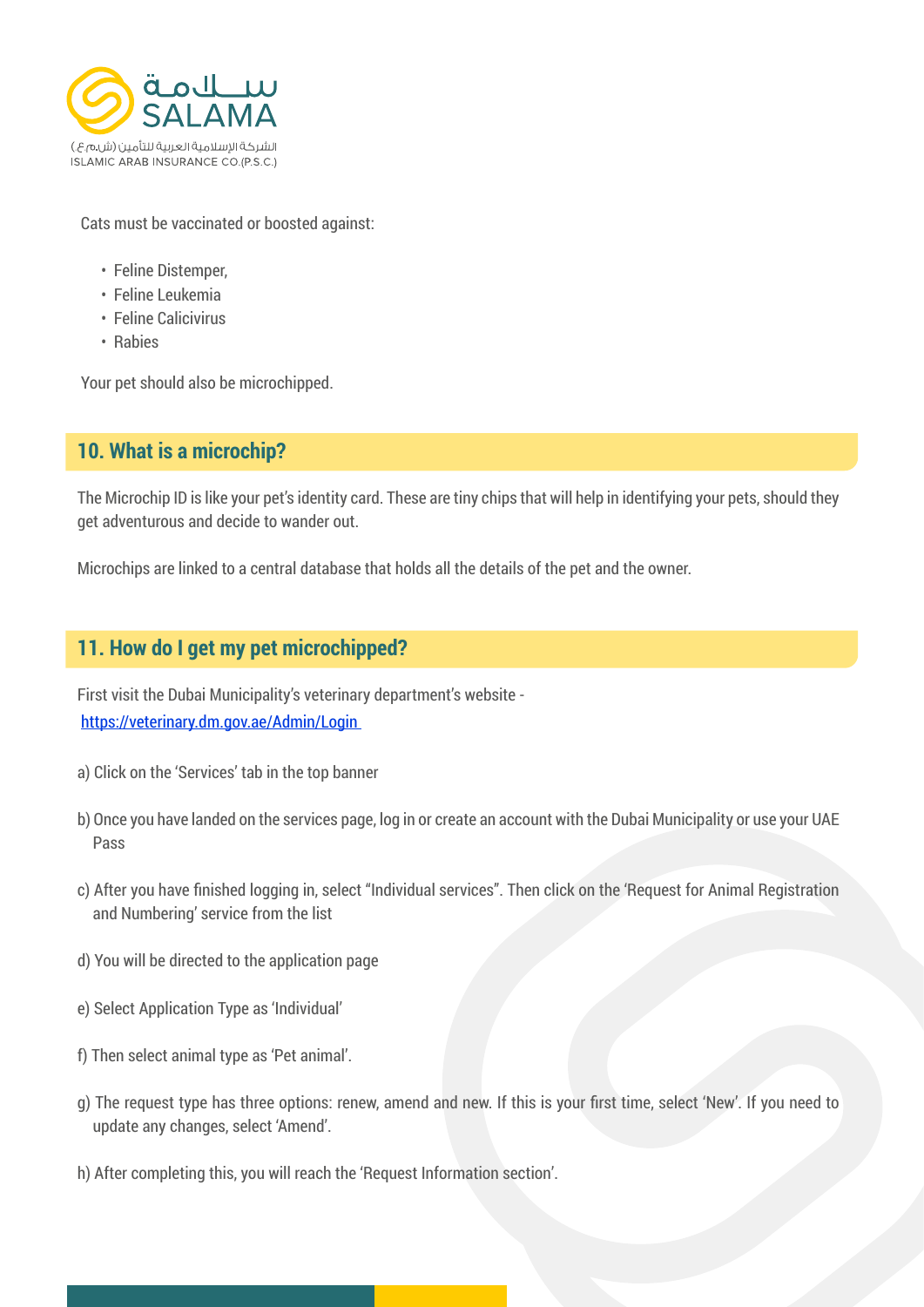

i) Then proceed to choose which clinic type you prefer: Municipality Clinic or Private Clinic.

 • If you choose municipality clinic, you will only be presented with one option - the Al Khawaneej Veterinary Clinic. If you wish to visit a private clinic, then you will be presented with a list of accredited private clinics in Dubai. You can select whichever clinic you prefer.

j) Then select the clinic location, accordingly.

k) Once the Request Information section is done, it is time to fill out the 'Applicant Information', which is the details of the pet owner.

• If you have logged in using your UAE Pass, your Emirates ID number will automatically be filled in. You will only need to manually enter your date of birth.

• If you have logged in manually, you will have to fill in the following information:

- Date of Birth
- Gender
- Nationality
- Emirates ID expiry date
- Document Issue Authority, which is 'Emirates ID Authority'.
- l) Then continue to Contact Information
	- First type in your mobile number, your name in English, and email ID.
	- Select your preferred contact channel: email or mobile.
	- Then choose your preferred payment method. You will be presented with the following options:
		- Al Ansari Payment
		- Cash payment
		- Check Payment
		- Credit or debit card payment
		- E-dirham
		- Electronic Kiosk
		- Mobile Payment

m) Select your preferred communication language: Arabic or English

n) If you have a UAE Pass, your mobile number, name, and email will automatically be filled in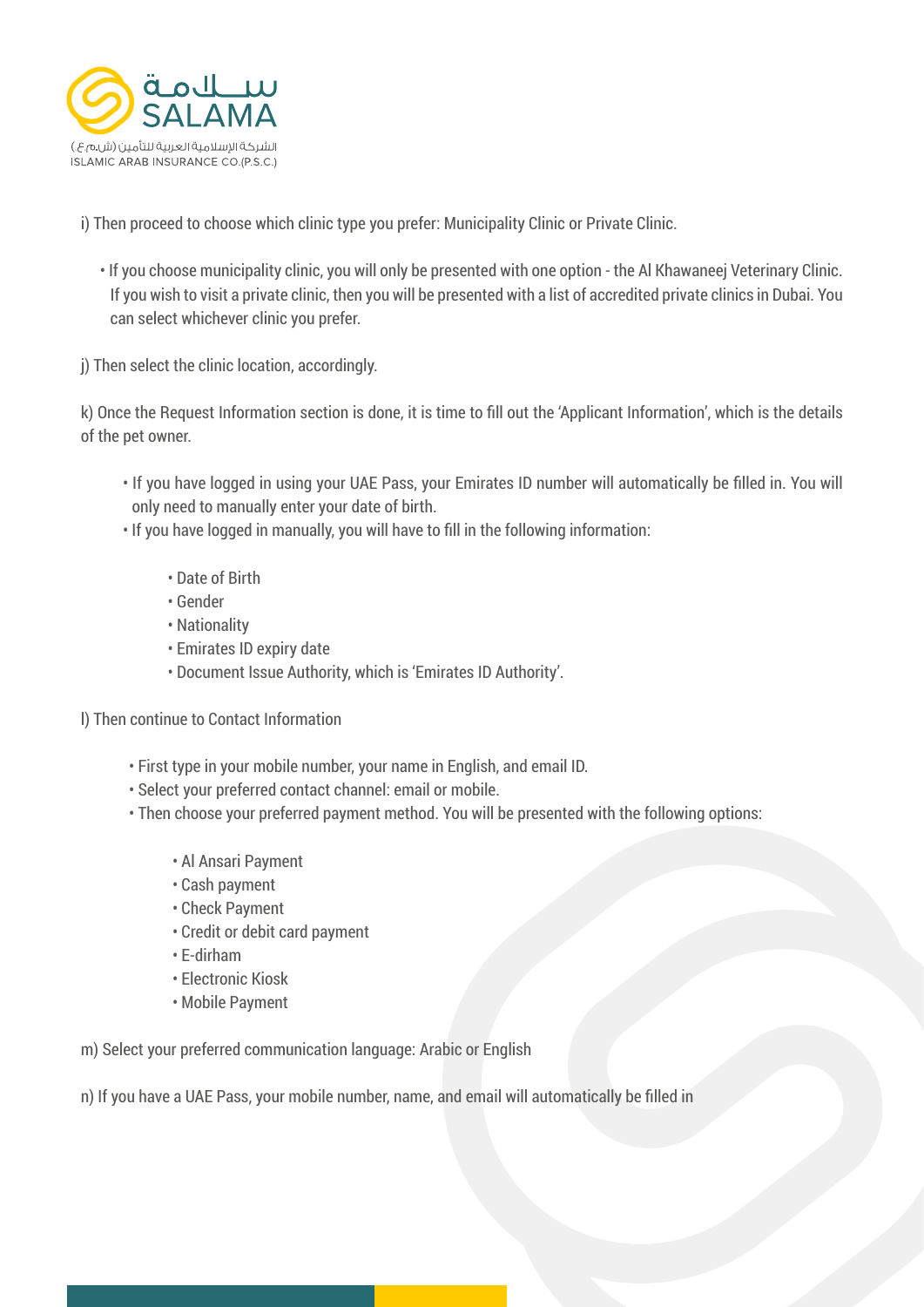

o) After completing the pet owners contact information, move on to 'Animal Location Details'

- Select 'Animal location'. You will be provided with two options: Other Emirates or Dubai
- If you have selected Dubai, you will need to provide the Makani number of your residence.
- The Makani number is a 10-digit code that gives the exact location of commercial or residential properties in the UAE. To know more about how you can find it, click here.
- Then choose your community area, which is your residential area.
- Enter X and Y coordinates. If you have saved your home address on Google Maps. You can find the exact X and Y coordinates of your home's location.
- p) Continue to 'Animal Details'
	- Enter pet's name and their animal ID (this is their microchip number, and it can be found on the pet's vaccination record).
	- Select animal species: cat or dog.
	- Select the breed of your pet.
	- Select the pet's gender: male or female
	- Then choose the rabies vaccination status: valid or invalid. If it is invalid, please update your pet's vaccination.
	- Then enter the expiry date of the rabies vaccination (which is found on the vaccination record).
	- Select their eye colour.
	- Fill out their Date of Birth.
- q) The final step is Transaction Attachments

Upload the following documents in PDF format:

- A clear photo of the pet.
- Vaccination record of the dog or cat.

After completing all these steps, check the two boxes where you agree to Dubai Municipality's terms and conditions and that you have read the privacy policy. Click the save button and your application form is complete.

## **12. Can I cancel the insurance policy before end of the year?**

You may cancel this policy at any time by contacting us at the address shown on your schedule.

An AED 100 administration fee will be applied to all refunds of contribution, which will be calculated on a daily rate of 1/365 of the annual contribution from midnight of the day on which you give us notice of cancellation. Unless a claim has been made against the policy, in which case there will be no refund of contribution.